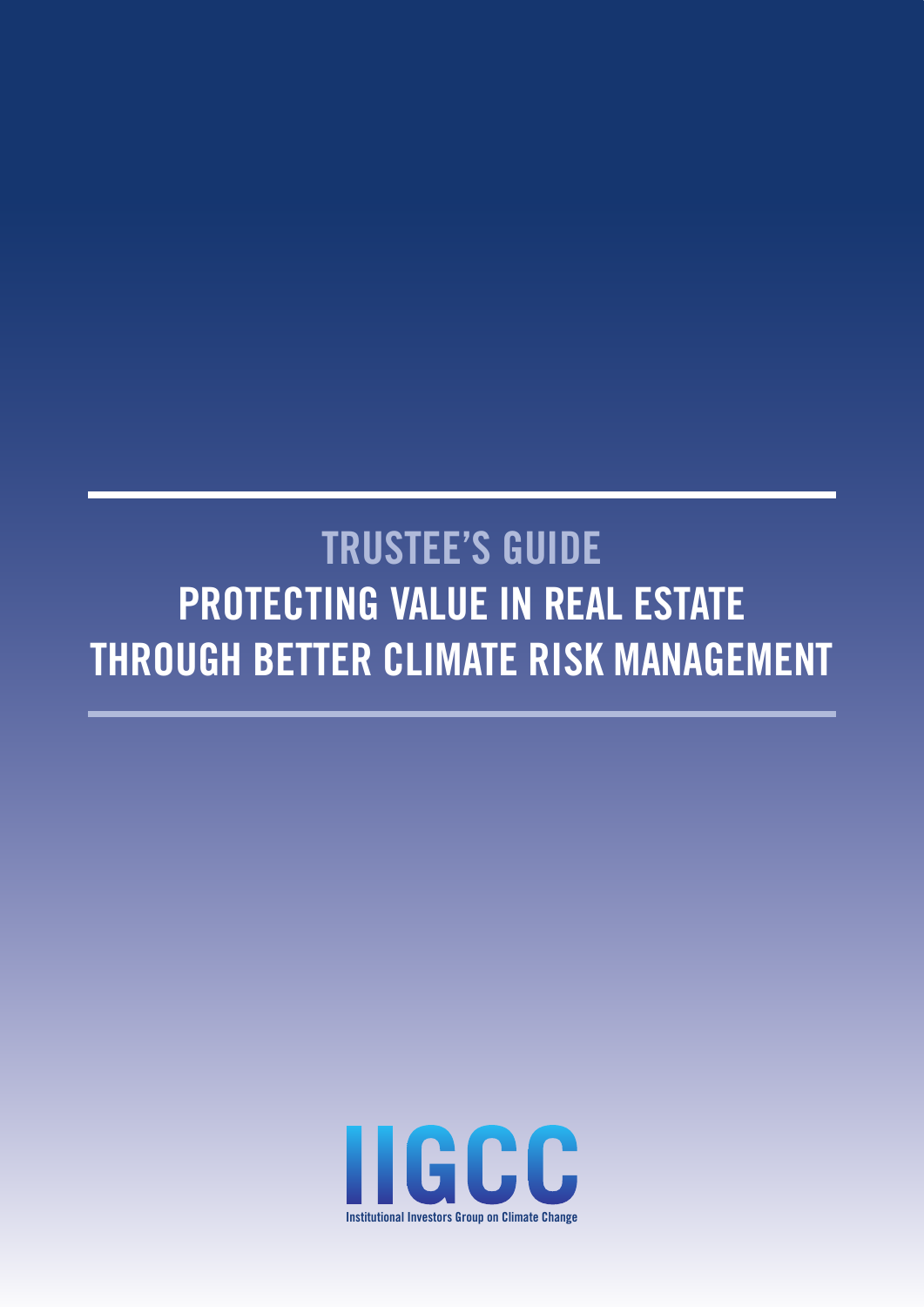## TRUSTEE'S GUIDE PROTECTING VALUE IN REAL ESTATE THROUGH BETTER CLIMATE RISK MANAGEMENT

**The core principle of real estate investment is to create and sustain long term value. Growing regulatory pressure from EU institutions and member states, increased market demand for green buildings, and heightened risks from physical impacts on buildings associated with climate change, are changing real estate market conditions and require asset owners to assess and mitigate these risks.**

**This document provides guidance for asset owners and investment managers** covering key questions that they should ask of themselves, their consultants and their property investment managers as well as approaches to manage and mitigate the real estate investment risks arising from sustainability and climate change trends. This guide is based on the findings of the IIGCC report published in March 2013 and available at: <www.iigcc.org>**:** *"Protecting value in real estate: Managing investment risks from climate change"*.

The report provides a detailed analysis of the risks and points to the following key messages:

- • **Growing regulation in Europe on climate and sustainability is changing real estate market conditions.** Given the sector's potential to deliver cost-effective resource efficiency solutions, policy ambitions and market demand will only intensify pressures in coming years.
- Impacts on value from green building characteristics are recognised by leading investors **across Europe.** Already such investment decisions are influencing real estate market fundamentals including client demand, void lengths, obsolescence, rate of depreciation, operational costs and liquidity.
- Investors and occupiers are developing tools to implement responsible investment and **management strategies** in order to mitigate these risks and enhance long term value.
- • **Understanding and actively managing these investment risks is consistent with institutional investors' fiduciary duty.** This includes ensuring investment managers and consultants are fully integrating sustainability and climate change considerations into their investment and asset management practices and advice. Investors also have a role to engage with policy makers to encourage policies that support scaling up investments in sustainable buildings.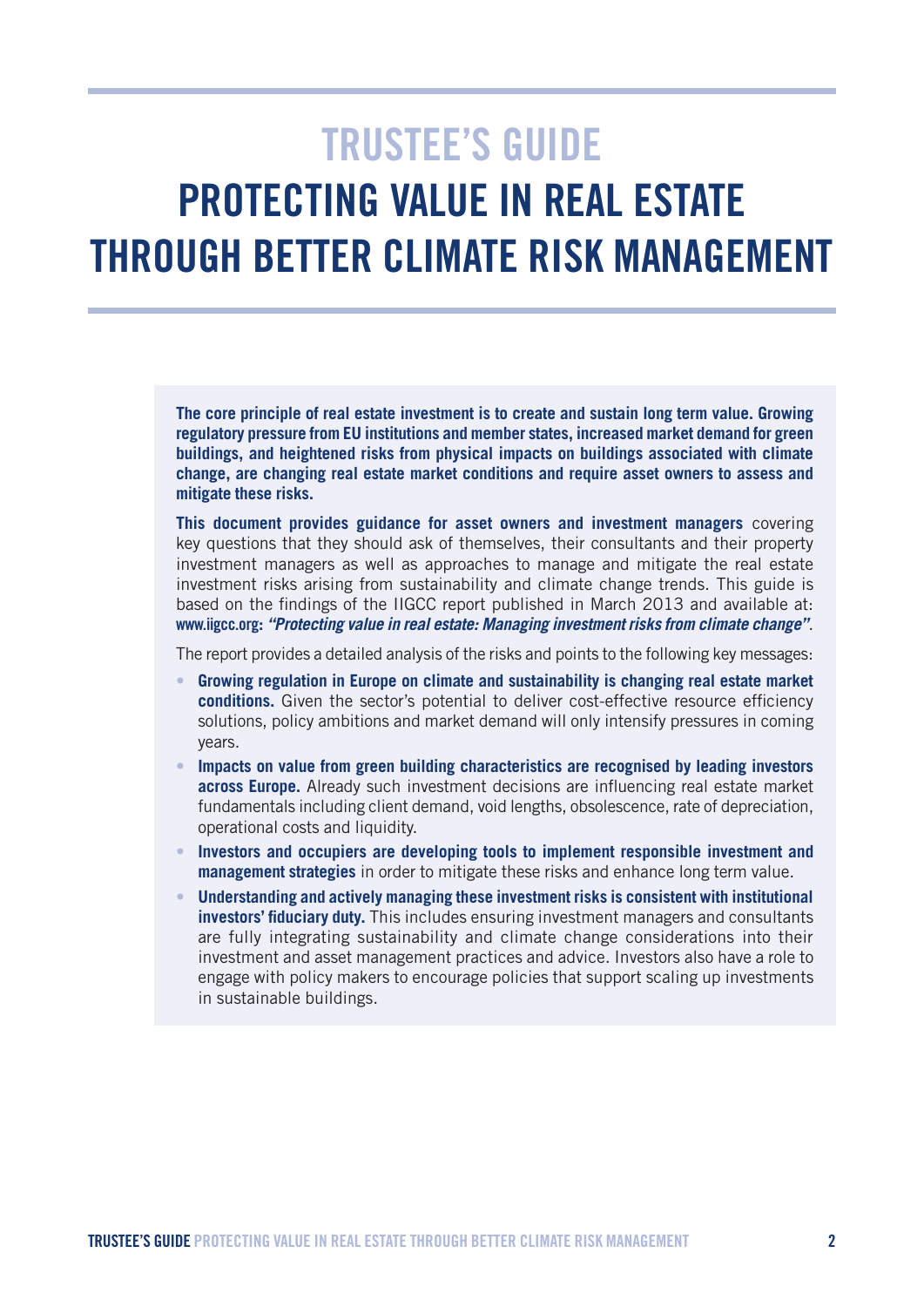## Climate change is shifting the value drivers of real estate investment

Changing EU regulations, increasing market demand for green buildings, and heightened weather risks and impacts associated with climate change are changing real estate market conditions. The cost of doing nothing is already being felt: Monetary losses related to real estate and infrastructure have tripled during the last decade – global direct losses recorded by re-insurance companies amounted to US\$150 billion annually (ULI and Munich Re<sup>1</sup>).

There is a growing consensus among market professionals that demand for buildings with green characteristics will continue to increase and that such characteristics are already influencing investment fundamentals including client demand, void lengths, obsolescence, rate of depreciation, operational costs, and liquidity. In turn they agree that investment decisions made today will impact the value and financial returns of European real estate investments in the coming years. More recently, Mercer's climate scenario study<sup>2</sup> pointed to real estate as one sector where institutional investors should re-think their risk assessment models given the exposure of this asset class to climate impacts.

Fiduciary duty dictates that institutional investors should understand and actively manage the risks and opportunities from such market shifts – occupier preferences and changing behaviour, as well as the regulatory framework and legal requirements – and to adapt and respond to these emerging trends within real estate market cycles.

#### Key climate change and sustainability risks to real estate investment portfolios

- Climate, energy and building regulations bring about obsolescence and depreciation faster than anticipated. Investment in operation, maintenance and refurbishment needs to be in tune with these changes.
- • Occupiers' demand for high performing green assets impacts tenant retention, length of void periods and lease conditions. A clear understanding of changing tenants' needs and preferences is required to adapt portfolios.
- Active building management can help lower operating costs and total occupancy costs in an environment where energy and natural resource prices are increasing.
- Modern and sustainable methods of construction reduce costs while managing natural resource constraints. The use of healthy and sustainable materials improves internal quality and occupiers' health and well-being.
- More frequent and extreme weather and flooding events affect building infrastructure and its internal components. Financial impacts can be mitigated by design, flood management and disaster preparedness.

The way forward is to embed sustainability in standard risk assessment methods and, through selection and monitoring processes, to ensure that investment managers and consultants are fully integrating sustainability and climate change considerations into investment and asset management practices and advice. In the current context of growing regulatory pressure, institutional investors also have an important role to engage with policy makers to improve the efficacy and cost effectiveness of the sustainability regulatory process, as IIGCC argued in its recent paper, *[Enhancing the real estate sustainability policy framework](http://www.iigcc.org/publications/publication/enhancing-the-real-estate-sustainability-policy-framework)*. 3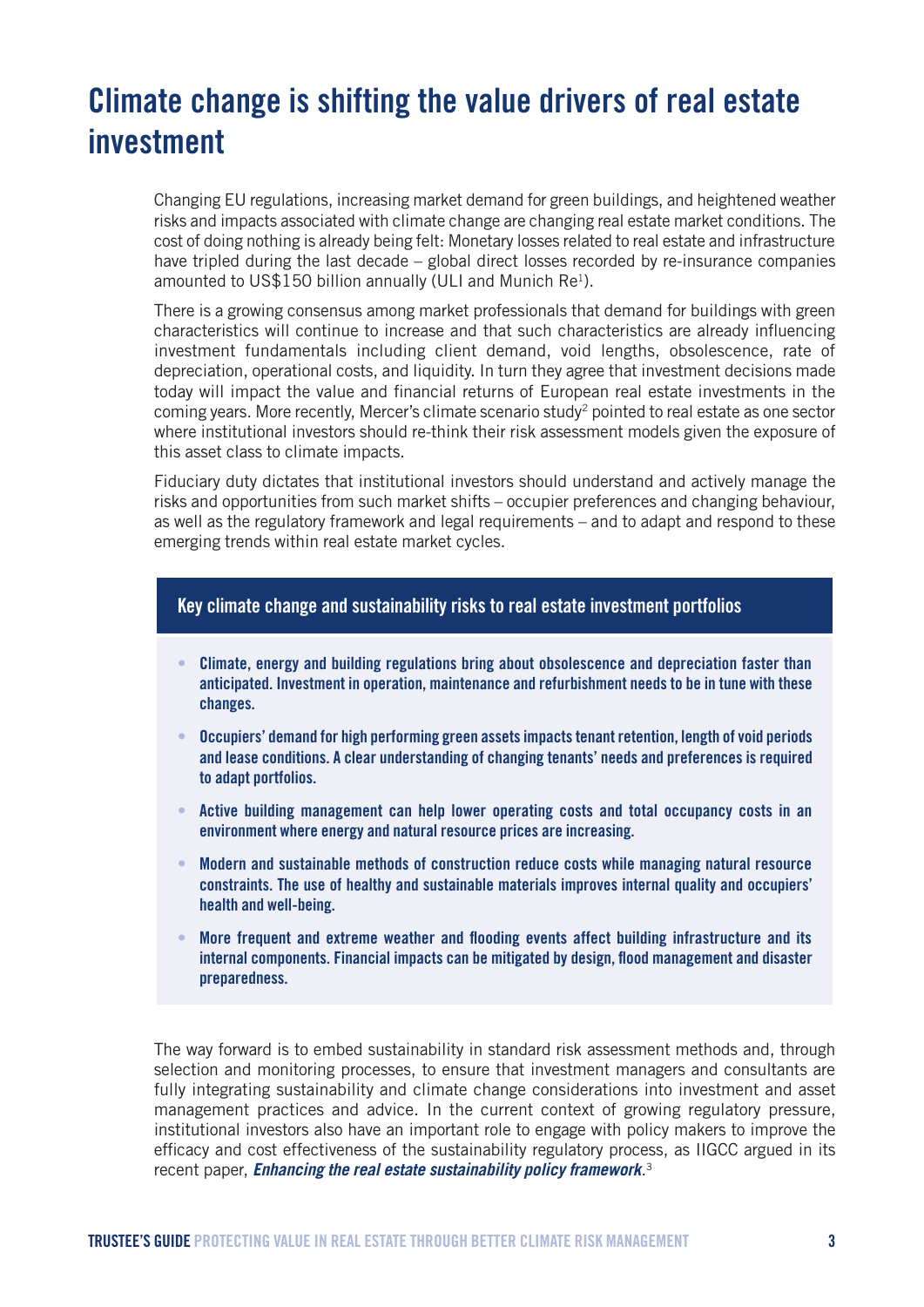### Risk management toolkit for responsible property investors

In recent years, IIGCC<sup>4</sup> has been advising trustees, investors and investment managers on the evolving climate change and sustainability agenda and opportunities for managing the associated risks. This Trustee's Guide offers updated direction on questions institutional investors should ask themselves and their investment managers to account for changes and uptake in the market related to climate change. It provides support to better understand these changes and what can be done to mitigate the risks in order to protect the long-term value of real estate investments and to take advantage of new market opportunities.

| Getting started with climate risk integration                                                                                                                                                                                |                                                                                                                                                                                                                                                                                        |  |
|------------------------------------------------------------------------------------------------------------------------------------------------------------------------------------------------------------------------------|----------------------------------------------------------------------------------------------------------------------------------------------------------------------------------------------------------------------------------------------------------------------------------------|--|
| Questions institutional investors could ask<br>themselves and their advisers                                                                                                                                                 | Guidance and examples of answers being sought                                                                                                                                                                                                                                          |  |
| Do we understand enough about the risks<br>and opportunities from climate change and<br>how they affect our commercial property<br>assets?                                                                                   | Do we have an understanding of the potential impacts<br>from climate change and sustainability on our<br>investments, and are we encouraging and pursuing<br>opportunities to engage and contribute to dialogue on<br>these issues?                                                    |  |
| Are we confident that the regulatory<br>environment is consistent with institutional<br>investors' risk requirements to support<br>investment in climate change proof and<br>sustainable real estate?                        | Are we encouraging and pursuing opportunities to<br>engage with policymakers to encourage policies that<br>support scaling up investments in sustainable real<br>estate as well as encouraging our investment managers<br>to contribute to relevant policy and sector-led initiatives? |  |
| <b>Should we favour investment managers</b><br>committed to the responsible investment<br>agenda and include specific requirements<br>for responsible investment and sustainability<br>expertise in the selection processes? | Is it appropriate for us to require explanations on how<br>sustainability and climate change issues are managed<br>as a feature of requests for proposals for new segregated<br>mandates?                                                                                              |  |
| Is the way in which we are rewarding<br>our investment managers conducive to<br>encouraging them to address climate and<br>sustainability considerations?                                                                    | Are the medium to long-term time horizons over which<br>interventions to address climate change are set<br>consistent with short term performance horizons typically<br>placed on investment managers?                                                                                 |  |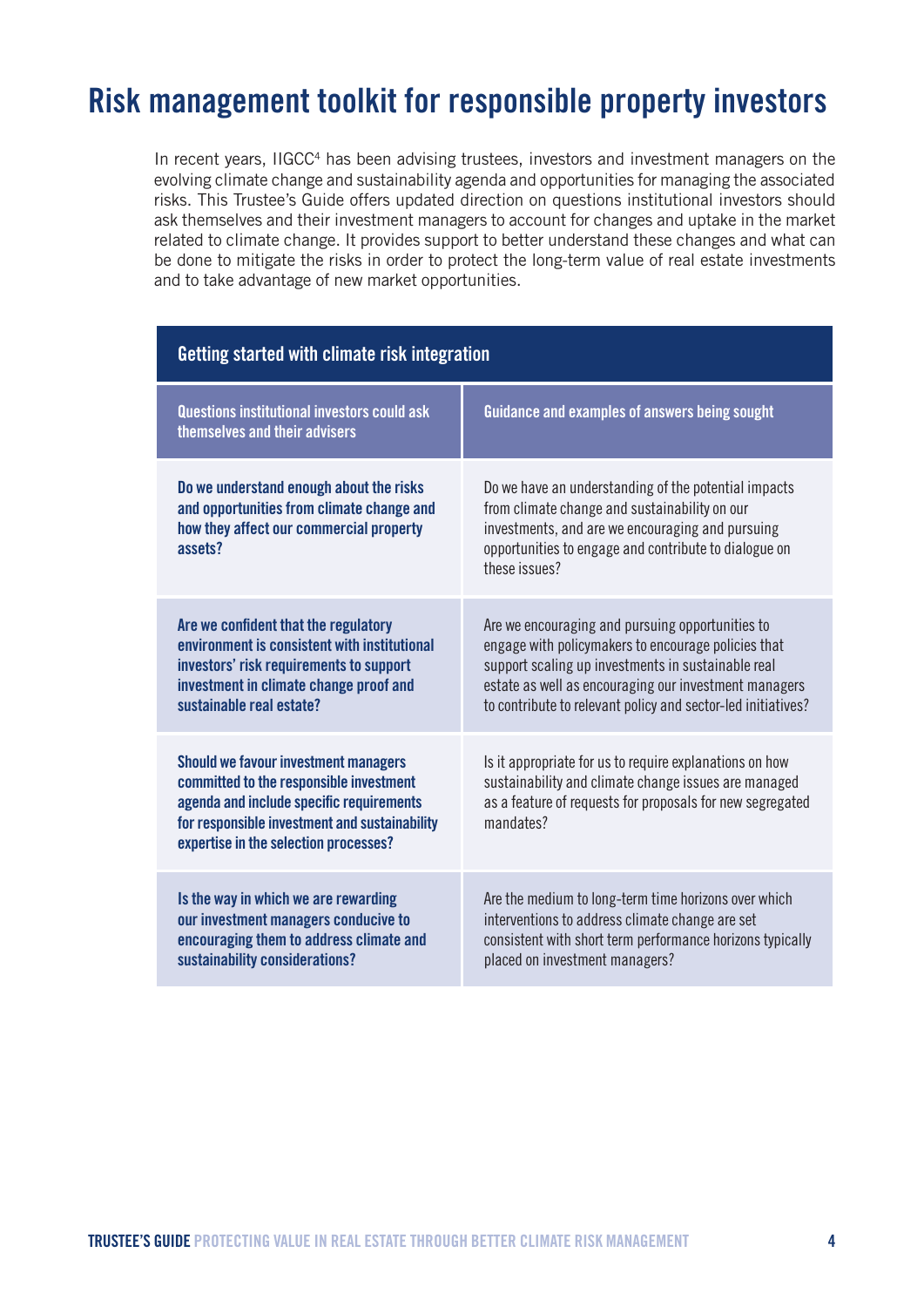### Putting climate change on the agenda with managers

| <b>Questions institutional investors could ask</b><br>of their property investment managers                                                                                                                                                                                                                           | Guidance and examples of answers being sought                                                                                                                                                                                                                                                                                                                                                                                                                                                                                                                                                                               |
|-----------------------------------------------------------------------------------------------------------------------------------------------------------------------------------------------------------------------------------------------------------------------------------------------------------------------|-----------------------------------------------------------------------------------------------------------------------------------------------------------------------------------------------------------------------------------------------------------------------------------------------------------------------------------------------------------------------------------------------------------------------------------------------------------------------------------------------------------------------------------------------------------------------------------------------------------------------------|
| Do our investment managers take into<br>account the direct impacts of climate<br>change and related changes in sustainability<br>policy and regulation throughout the real<br>estate investment cycle?                                                                                                                | Social, environmental and economic considerations of climate<br>change and sustainability are being integrated into standard<br>investment appraisal processes and these issues are incorporated in<br>management, monitoring and reporting procedures.                                                                                                                                                                                                                                                                                                                                                                     |
| What evidence can the investment manager<br>provide of the policies in place to address<br>climate change and sustainability, and of<br>the resulting improvement in the social,<br>environmental and economic impact<br>of climate change and sustainability<br>of the real estate assets under their<br>management? | Investment managers are providing a clear sustainability<br>monitoring and reporting framework as part of the annual and<br>quarterly communications and reporting procedures. This includes<br>descriptions of how they are incorporating environmental and<br>social governance in their investment management practices, track<br>record of data collection, presentation of sustainability performance<br>achieved, contribution to sector wide sustainability benchmarks,<br>transparent disclosure of the industry guidelines being followed and<br>whether performance is externally verified and publicly reported. |
| What mechanism does the investment<br>manager have in place to embed the<br>climate and sustainability risks in the buy,<br>hold and sell decisions being made on<br>properties?                                                                                                                                      | Dedicated sustainability and environmental risk assessment is<br>embedded in standard due diligence processes for acquisitions and<br>disposal of property assets.                                                                                                                                                                                                                                                                                                                                                                                                                                                          |
| What actions is the property investment<br>manager taking to reduce the<br>environmental footprint of the properties<br>already held in the portfolio, through<br>management and leasing of properties and<br>how do these actions relate to the need to<br>continue to provide competitive returns?                  | Sustainability programmes are in place targeting energy, water,<br>waste, transport and adaptation to climate change. These include<br>activities aimed at establishing and maintaining accurate data,<br>the public communication of performance targets, the disclosure of<br>annual performance and the description of the actions that delivered<br>the performance improvement.                                                                                                                                                                                                                                        |
| What actions and what evidence can the<br>property investment manager provide<br>of reducing environmental impacts from<br>development and refurbishment activities<br>in recent years?                                                                                                                               | The investment manager demonstrates understanding and<br>implementation of measures to address medium term regulatory<br>requirements in its development activities. For example there<br>are minimum sustainability requirements for development and<br>refurbishment projects aligned with market demand in specific<br>geographies.                                                                                                                                                                                                                                                                                      |
| What actions is the investment manager<br>taking to engage and cooperate with<br>occupiers of the buildings being managed?                                                                                                                                                                                            | An active occupier engagement policy is in place, including<br>for example green clauses in standard leases, commitment to<br>implement joint sustainability programmes with occupiers, and/or<br>occupier surveys to asses the effectiveness of their implementation.                                                                                                                                                                                                                                                                                                                                                      |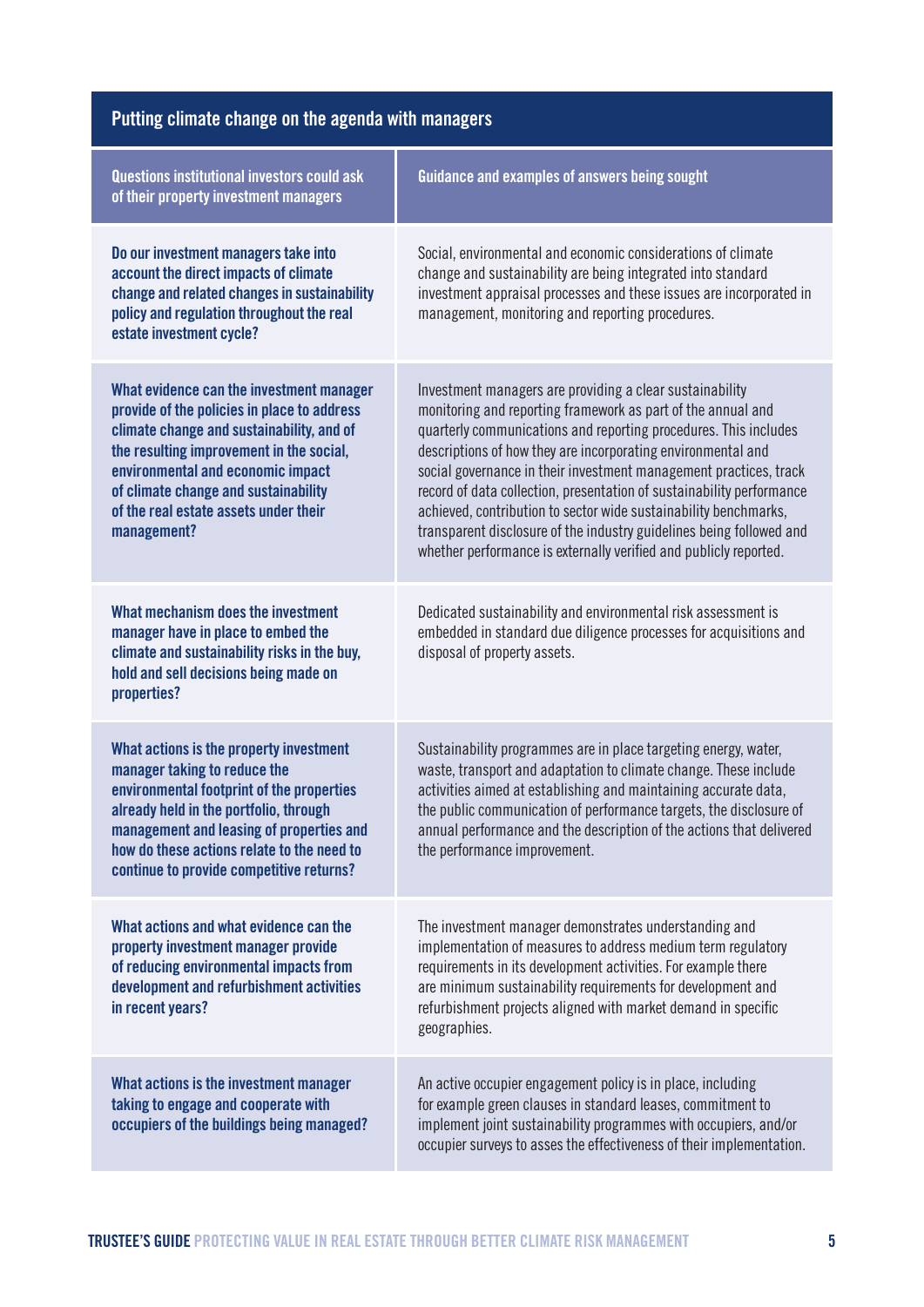| Putting climate change on the agenda with managers                                   |                                                                      |
|--------------------------------------------------------------------------------------|----------------------------------------------------------------------|
| Questions institutional investors could ask<br>of their property investment managers | Guidance and examples of answers being sought                        |
| What policies does the property investment                                           | Impact assessments and the resulting policies covering key           |
| manager have in place to ensure that                                                 | suppliers are in place, commensurate with the range of the           |
| those supplying goods and services to                                                | investment manager activities. The policies can include a process    |
| the property portfolio are doing so in a                                             | to monitor suppliers' performance and ensure that policies are       |
| responsible manner?                                                                  | implemented.                                                         |
| How active is the property investment                                                | The investment manager is an active contributor to policy dialogue,  |
| manager in dialogues within the property                                             | consultations and sector-led initiatives that support the commitment |
| industry and with government to develop                                              | to disseminate responsible investment practices across the sector.   |
| appropriate awareness and action to reduce                                           | The emphasis placed on training and learning within the organisation |
| the environmental impact of buildings?                                               | will be reflected in staff's awareness and knowledge.                |

#### **References: Real estate sector responsible investment tools and methods**

- • **Better Buildings Partnerships toolkits:** Hands on, practical toolkits to enable the uptake of sustainability in the built environment. <www.betterbuildingspartnership.co.uk/media/tollkits>
- **Green Rating Alliance The Green Rating tool:** is a sustainability assessment of a property to assess, improve, communicate and benchmark sustainability performance. [www.green-rating.com](http://www.green-rating.com)
- • **Global Real Estate Sustainability Benchmark (GRESB):** undertakes an annual survey that benchmarks the sustainability performance of real estate investments focusing both on 'Management and Policy' and 'Implementation and Measurement'. <www.gresb.com>
- **Global Reporting Initiative Construction and Real Estate Sector Supplement (GRI CRESS)** provides a global set of standardised indicators and reporting methodologies. <www.globalreporting.org>
- • **IIGCC guide for pension funds on climate and sustainability reporting for property investment portfolios:**  guide to manage environmental impacts of pension fund real estate portfolios.<www.iigcc.org>
- • **IPD Eco-PAS, Eco Portfolio Analysis Service:** sustainability investment risk of whole portfolio and compares exposure with other market players.<www.ipd.com>
- **INREV and EPRA sustainability reporting guidelines:** simplified and standard methods for investment managers to report their sustainability performance. www.inrev.org/attachments/article/221/INREV\_Sustainability\_Reporting [Recommendations.pdf](www.inrev.org/attachments/article/221/INREV_Sustainability_Reporting_Recommendations.pdf ) [www.epra.com/media.EPRA\\_BPR\\_2011\\_sustainability.pdf](www.epra.com/media.EPRA_BPR_2011_sustainability.pdf)
- **The International Sustainability Alliance (ISA):** provides detailed benchmarks of different type of buildings across geographies. <http://www.internationalsustainabilityalliance.org/>
- **Sustainable Building Alliance, Common Metrics:** provides a set of 6 common metrics to measure sustainability performance. http://sballiance.org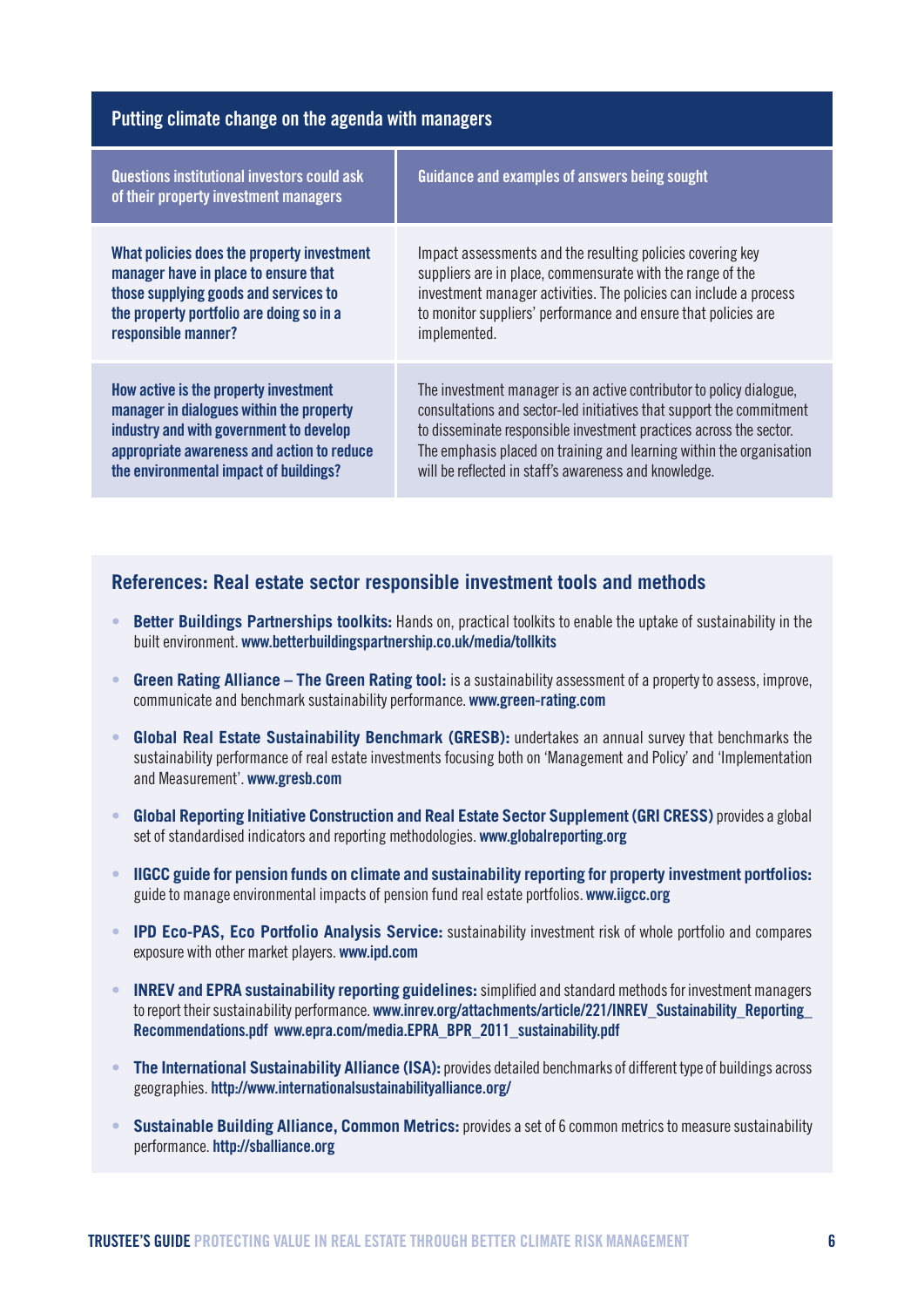#### **Note**

This guide is aimed at institutional investors with interests in commercial property investments to help them understand how to manage investment risks to real estate from climate change and sustainability. Institutional investors include pension funds, charitable foundations, sovereign wealth funds and insurance companies. The guide is also aimed at supporting investment managers who act as clients to institutional investors in managing direct, indirect and equity investments in real estate. Finally, while not the primary audience, the content is also relevant to real estate companies.

#### **About IIGCC**

Institutional Investors Group on Climate Change (IIGCC) is a forum for collaboration on climate change for European investors. It provides investors with a platform to encourage public policies, investment practices, and corporate behaviour that address long-term risks and opportunities associated with climate change. IIGCC currently has over 85 members, including some of the largest pension funds and asset managers in Europe, representing around €7.5trillion in assets.

The overriding aims of the **IIGCC Property Programme** are:

- to ensure that considerations of climate change and its implications are integrated into the management and decision-making processes for property investment portfolios; and
- to engage with policy-makers at national and international level to ensure appropriate property-related policies are put in place which maximise environmental benefits whilst maintaining/protecting property investment returns.

#### **Contact IIGCC**

For more information on IIGCC or to arrange a trustee training session, please contact Stephanie Pfeifer at [spfeifer@iigcc.org](mailto:spfeifer@iigcc.org) or visit <www.iigcc.org>

#### **Acknowledgments**

IIGCC would like to thank the IIGCC Property Programme members for their inputs and contribution to this document. A special thanks to Tatiana Bosteels, Hermes Real Estate Investment Management, lead author of this publication, and to the following members for their active input: Sanderpaul van Tongeren, APG; Helena Vines-Fiestas and Felipe Gordillo, BNP Paribas Investment Partners; Faith Ward, Environment Agency Pension Fund; Andrew Szyman, F&C Reit; Jenny Pidgeon, Henderson Global Investors; Debbie Hobbs, LGIM; James Lloyd and Guy Brogden, Mayfair Capital; and Nina Reid M&G Real Estate.

IIGCC, 2013

#### **Endnotes**

- $1$  MüRe, Münchener Rückversicherungs-Gesellschaft (2013): Topics Geo: Natural catastrophes 2012 Analyses, assessments, positions, p.53. München.
- <sup>2</sup> Mercer, February 2011: "Climate change scenarios: implications for strategic allocation." Mercer, January 2012: "Through the looking glass: How investors are applying the results of the climate change scenarios study."
- <sup>3</sup> Institutional Investors Group on Climate Change (IIGCC), July 2012: "Enhancing the real estate sustainability policy framework," IIGCC property working group. Available at: <www.iigcc.org>
- <sup>4</sup> Institutional Investors Group on Climate Change (IIGCC), 2009: "A changing climate for property investment: A trustee's guide," drafted by the IIGCC property working group.